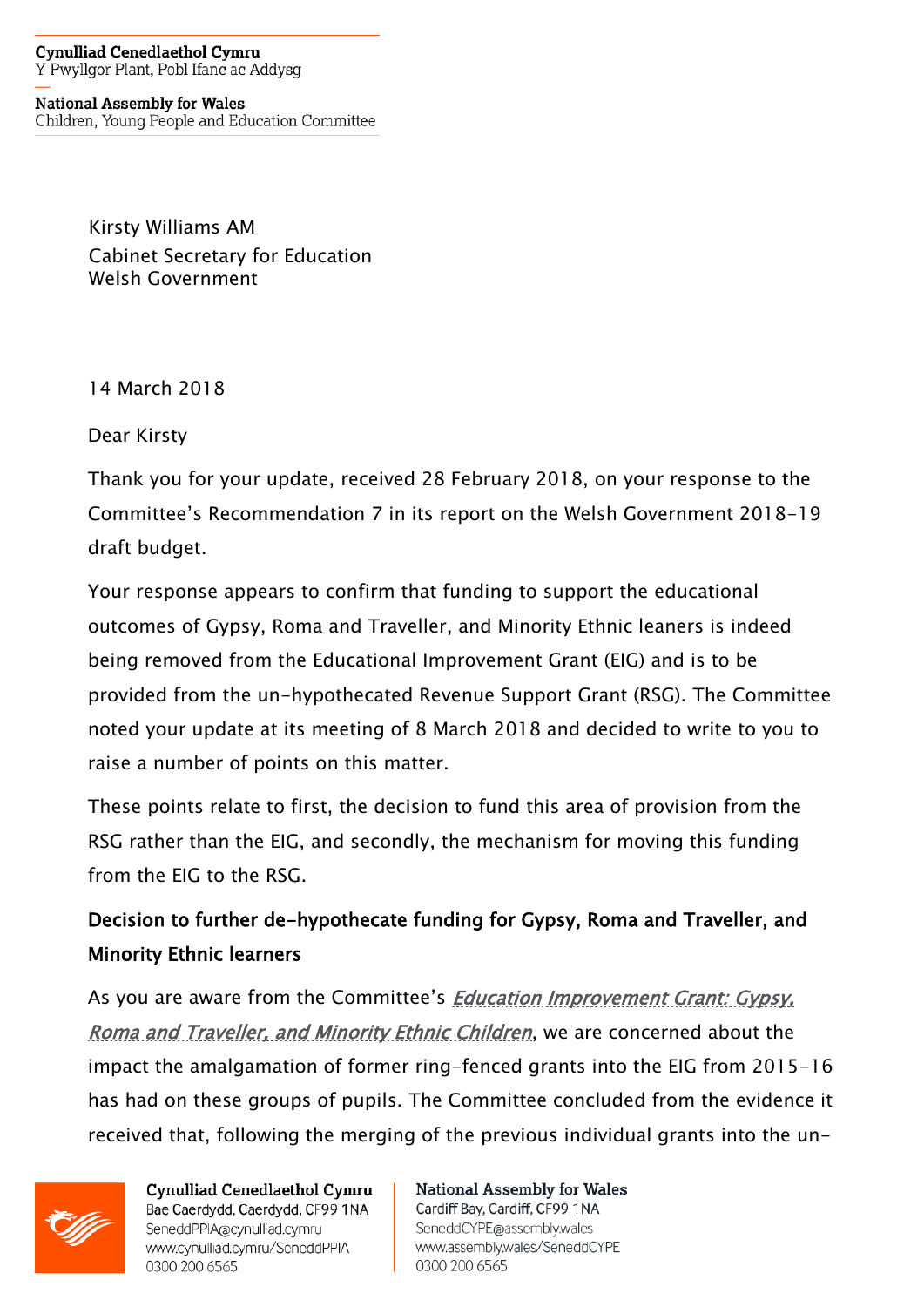hypothecated EIG, there was a lack of monitoring of how funding is being used to support the educational outcomes of these learners and a lack of evaluation of the impact it is having.

You accepted a number of recommendations aimed at improving the monitoring and evaluation of the EIG, specifically in relation to Gypsy, Roma and Traveller, and Minority Ethnic learners. For example, you committed to strengthening the outcomes framework for the EIG, accepting in principle a recommendation that such a framework should make far more specific reference to the intended outcomes for Gypsy, Roma and Traveller, and Minority Ethnic learners. In the Plenary debate on 3 May 2017 you said:

> One of the recommendations I am particularly very strongly in agreement with, and that is that the current education performance framework is not sufficiently robust. It simply is not, and there was no hiding from that during the committee sessions. (…)

It [the Committee's 'valuable report'] has strengthened my arm in being able to galvanise action within the department, especially with regard to monitoring.

However, it appears this 'more robust outcomes framework' will in the future have no benefits for Gypsy, Roma and Traveller, and Minority Ethnic learners, as a result of the decision to remove the relevant funding from the EIG. When the Committee recommended you consider whether the introduction of the Education Improvement Grant has improved outcomes for these groups of learners and keep the funding model under review during this Assembly, we did not envisage that one year later this funding would be de-hypothecated further and local authorities expected to find it from the RSG.

Whilst the Committee recognises that there has been a Welsh Government-wide approach of 'reprioritising' local government funding through a shift away from

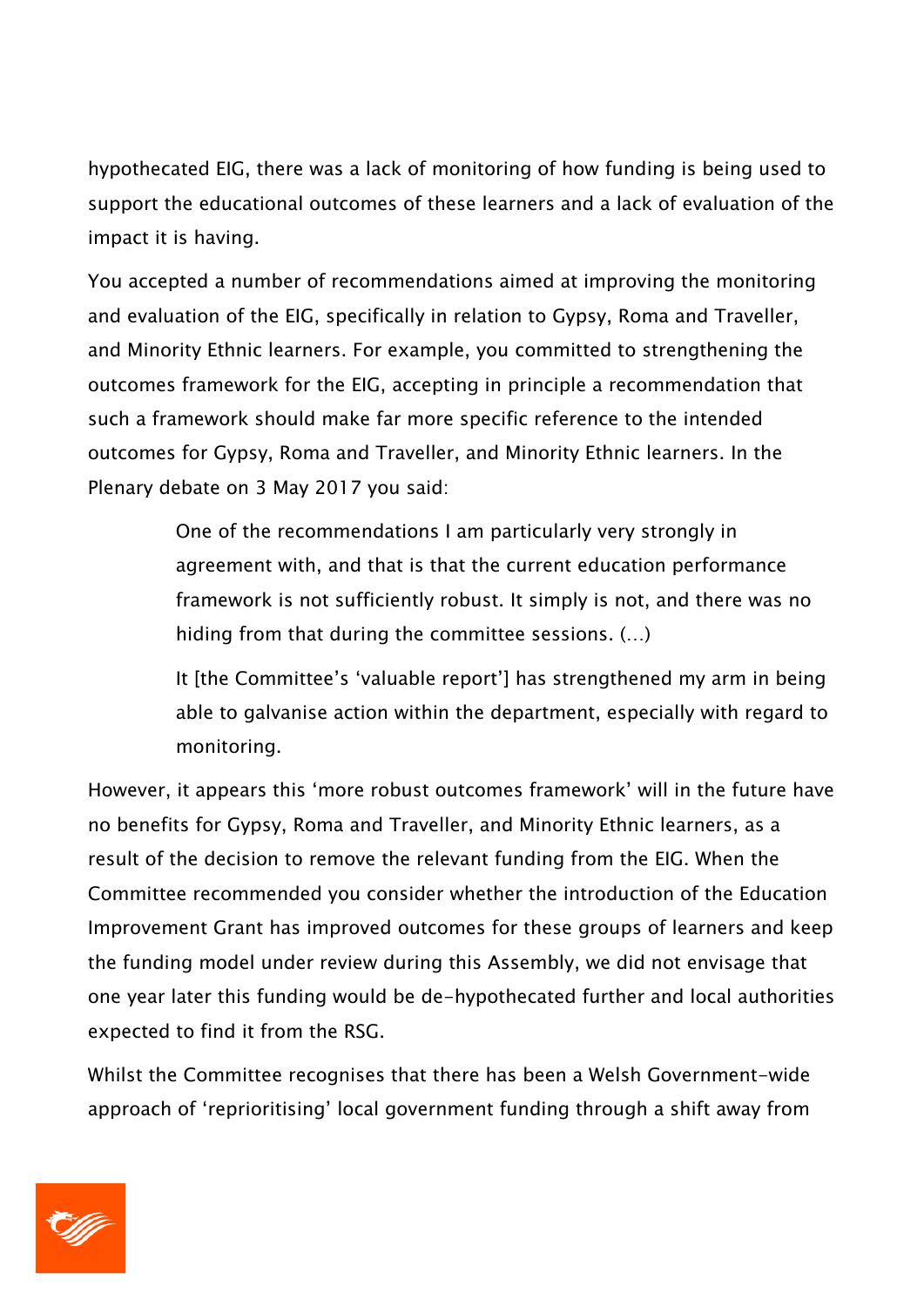specific grants towards the RSG, we are disappointed with this decision and believe it goes against the direction of travel set out in your response to our inquiry.

We note that one of the purposes of the reprioritisation of local government funding is to protect frontline school budgets. However, as discussed further on in this letter, it is not apparent to us how the Welsh Government has made available in the RSG the £13 million removed from the EIG. We would therefore be grateful for further information in response to the following questions:

- How does the Welsh Government plan to monitor and evaluate the outcomes from funding in the RSG to support Gypsy, Roma and Traveller, and Minority Ethnic learners?
- How will the Welsh Government act on the Committee's recommendations, which you accepted, in terms of the impact and outcomes of the EIG on these groups of learners, now the funding sits outside the EIG?
- Can you provide the Committee with a copy of the Child Rights Impact Assessment (CRIA) and Equality Impact Assessment, undertaken by the Welsh Government before making the decision to change the way funding for these groups of learners is provided?
- How did the Child Rights Impact Assessment (CRIA) and Equality Impact Assessment influence the Welsh Government's decisions when taking this decision?

## Movement of funding from the EIG to the RSG

In addition to the Committee's concerns about the decision to further dehypothecate the funding for Gypsy, Roma and Traveller, and Minority Ethnic learners, we are particularly concerned about ensuring transparency in the exact way this money is moving to the RSG.

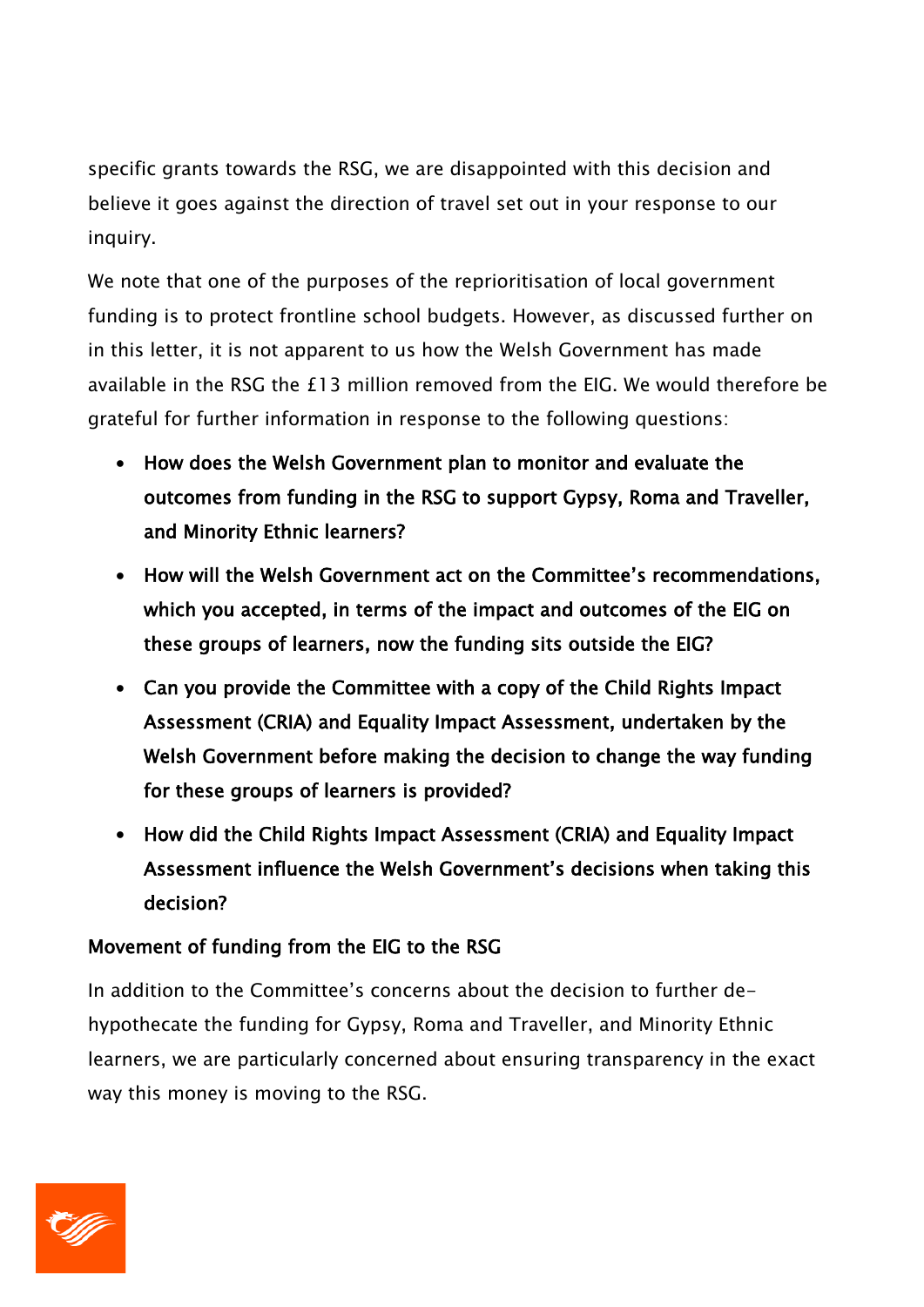The [Local Government Settlement for 2018-19](http://gov.wales/topics/localgovernment/finandfunding/settlement/lg-settlement-2018-19/final-local-gov-settlement-2018-19/?lang=en) (Excel Table 9) shows that the value of the EIG is reducing by £15 million from £133 in 2017-18 to £118 million in 2018-19. During draft budget scrutiny, you informed the Committee that £2 million of this is an actual reduction, while £13 million is being 'removed' from the EIG and 'made available' to local authorities through the RSG. However, it is not clear how this is contained in the RSG for 2018-19 as it is not listed amongst the grant transfers in Table 8 of the Settlement.

You stated in your most recent update to the Committee that 'this' (we assume the removal from the EIG of the £13 million) does not constitute a grant transfer and is therefore not subject to the same processes and distributional considerations. We understand that the usual process when grant funding transfers to the RSG is for the Distribution Sub Group to recommend how this is undertaken. An example is that a new Indicator Based Assessment (IBA) may be added to the information published as part of the Local Government Settlement to demonstrate notionally how the RSG has been calculated. This has happened in the case of a number of grants transferred in 2018-19, including the Social Workforce Grant, the Welsh Independent Living Grant and the Waste element of the Single Revenue Grant. This does not appear to be the case with the movement of the element of the EIG which supports Gypsy, Roma and Traveller, and Minority Ethnic education.

This causes considerable concern to the Committee. Whilst it is clear that the £13 million has been removed from the EIG, it is unclear whether this money will be transferred to the RSG and if it is, what the mechanism for this will be. Your paper to the Committee on the draft budget (page 39) stated that a 'reduction' to the EIG of £13.145 million in 2018-19 was financing a transfer to central reserves.

The Committee is aware that there are some concerns amongst local government that it risks being short-changed, i.e. expected to continue providing these services from RSG allocations but with no visible or obvious addition to that RSG

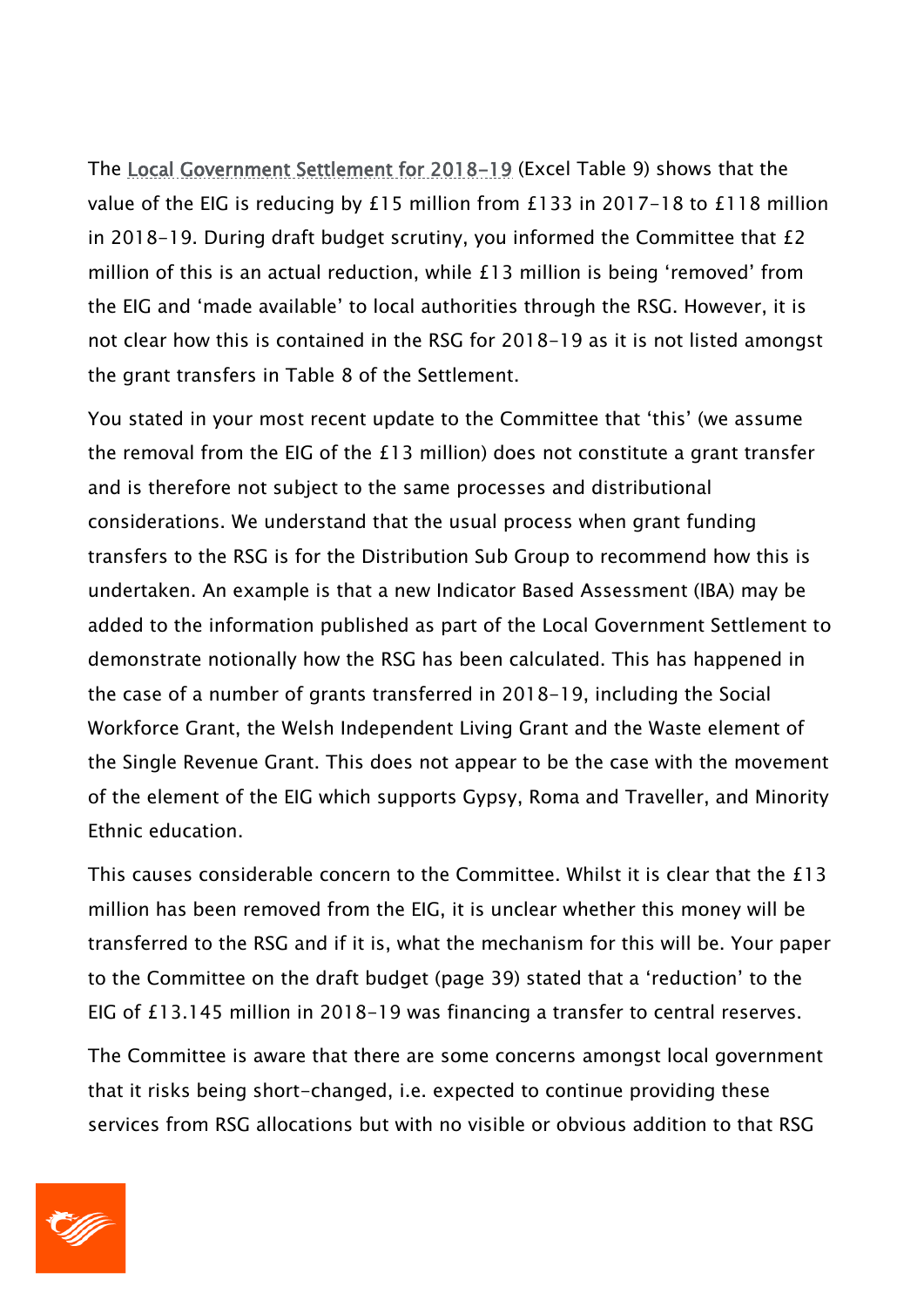funding. As was highlighted during draft budget scrutiny (the Cabinet Secretary for Local Government and Public Services' letter to the Communities, Equality and Local Government Committee dated 13 November 2017), the schools element of the Aggregate External Finance has increased by only £1.5 million (0.1%) between 2017-18 and 2018-19.

Furthermore, the Committee is concerned that, without the requisite funding, local authorities may not continue providing these services to Gypsy, Roma and Traveller, and Minority Ethnic learners or they may scale them back significantly.

The Committee notes that the Welsh Government is providing £5 million from reserves for 2018-19 to 'alleviate the impact on [Wales'] main urban authorities', and a further £2.5 million in 2018-19 to facilitate regional approaches to supporting these groups of learners. You state that this funding is 'additional' but it is unclear what this is additional to, given a lack of clarity over whether or not the money removed from the EIG is now in the RSG or in the Welsh Government's reserves.

We would be grateful if you could provide further information in response to the following questions:

- Can you provide further clarity on whether the £13.1 million is being transferred to the RSG and the mechanism by which this is happening? (You state in your update that 'this' is not a grant transfer but can you confirm what 'this' means in this context?)
- Can you confirm whether the £5 million you have allocated in 2018-19 for urban authorities is only available to Cardiff, Newport and Swansea and how is it being apportioned?
- What arrangements are in place to finance other local authorities' provision where they have Gypsy, Roma and Traveller or Minority Ethnic Learners? (Whilst Cardiff, Newport and Swansea might have the largest concentrations